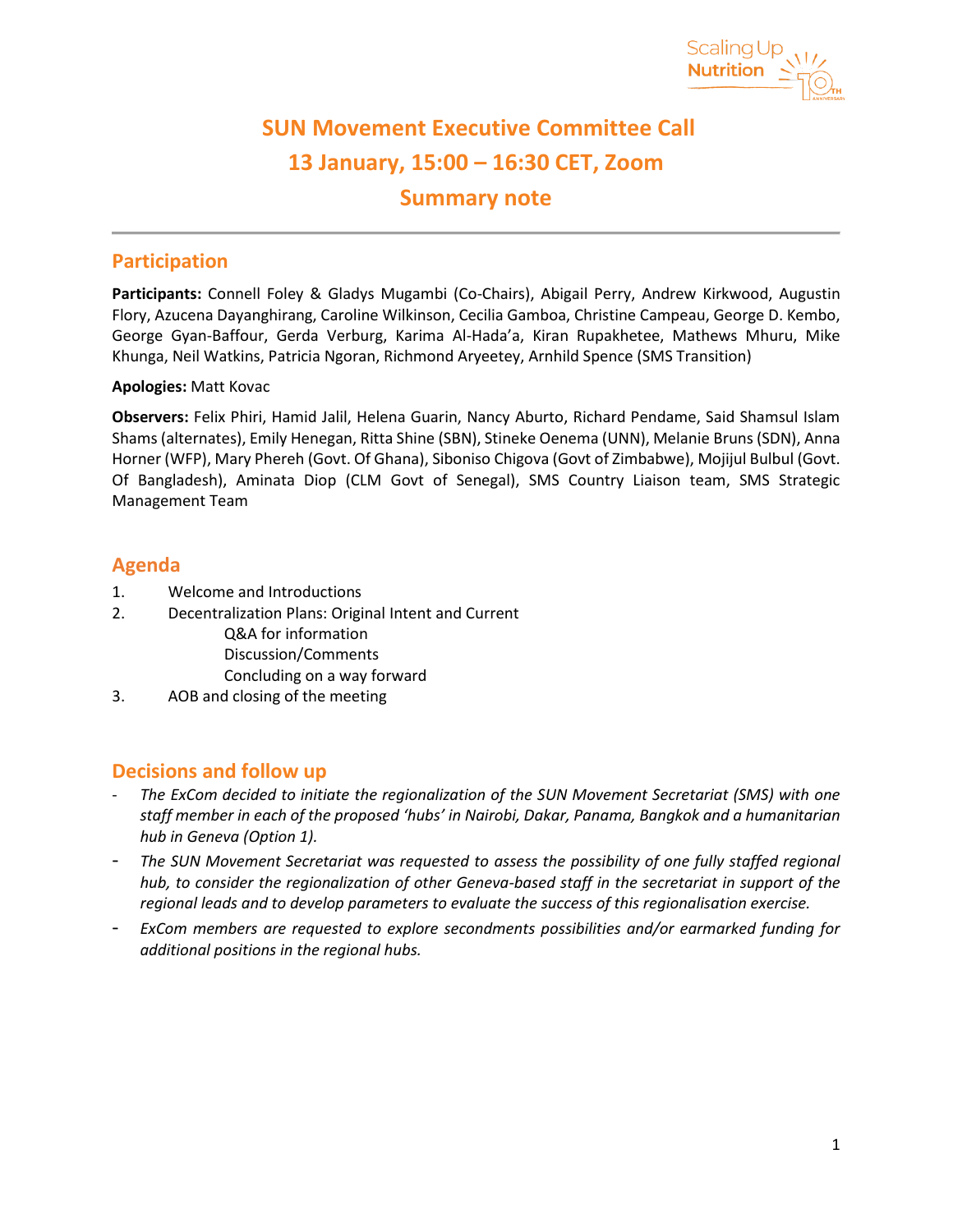

## **Summary note**

## **1. Welcome and introductions**

The Co-Chairs opened the meeting and welcomed all participants. Andrew Kirkwood introduced himself and informed the SUN Movement Executive Committee (ExCom) that he will take over the Ex-Officio seat as UNOPS director for Geneva.

#### **2. Decentralization plans**

The Co-Chairs opened the discussion and reminded the ExCom about the request from countries to have support closer to countries to complement the current support from the networks and UN system.

Arnhild Spence, Senior Advisor on the SMS Transformation, provided an update to the SUN Movement Executive Committee based upon the [memorandum](https://scalingupnutrition.sharepoint.com/:b:/s/public55/EWqr64NppLpPvaC1iTYKtVQBpgCel1rioNMSqlkOu_luSA?e=xmCb1C) circulated in preparation of the meeting and continuous discussion with stakeholders. The three proposed options were summarised:

- 1. Proceed with the deployment of SMS Regional Representatives in Dakar, Nairobi, Bangkok, Panama and Geneva as the fifth location to host the humanitarian portfolio. Regional teams could be reinforced through secondments from the SUN Movement.
- 2. Populate one regional hub only, with a full team of four staff, to pilot SMS regionalisation and report back to Ex Com after one year. Countries outside the selected hub would receive reduced support during the piloting period due to limited SMS Human Resources capacity
- 3. Keep the SMS Country Action Team in Geneva but rearrange the portfolios so that a regional approach could still be carried out, and revisit regionalisation if or when additional contributions allow the staffing of regional teams.

SUN country focal points reiterated their support for option 1 to have the support geographically closer, to build on the regional thematic issues, and to align ongoing regional work. It was suggested by other members that the SMS decentralisation could be aligned with the regional efforts of the CSN and SBN, and that efforts to secure resources for additional regional positions should be made. It was emphasized that communication lines between regional hubs should be encouraged.

ExCom members discussed the challenges that a single representative in the region may face in providing the support needed to countries (as opposed to a full regional team as originally envisioned in the SMS Functional Review for a four person team in the region) as well as the importance of complementarity (rather than duplication) of efforts of actors already established in the regions. An unease was expressed that pursuit of only one regional hub as set out in option 2 could prevent equal opportunities to shore up the regional support that every region in the SUN Movement has been requesting for some time. Some members were cautious about the possibility to recruit secondments whilst others asked if some of the Geneva-based SMS positions funded in the interim model could be regionalized.

The budgetary implications of advancing option 2 were highlighted as well as the risk of unequal levels of support to SUN Countries in a scenario where only one region would have access to a fully staffed regional hub. ExCom members were encouraged to consider secondments or earmarked budget contributions from their organisations and constituencies to help resource regional positions in addition to the five regional SMS representatives that are funded in the interim model. These five regional SMS representative positions proposed in Option 1 have been approved by UNOPS to be filled at the P4 level with fixed term contracts to ensure the recruitment and retention of highly qualified candidates.